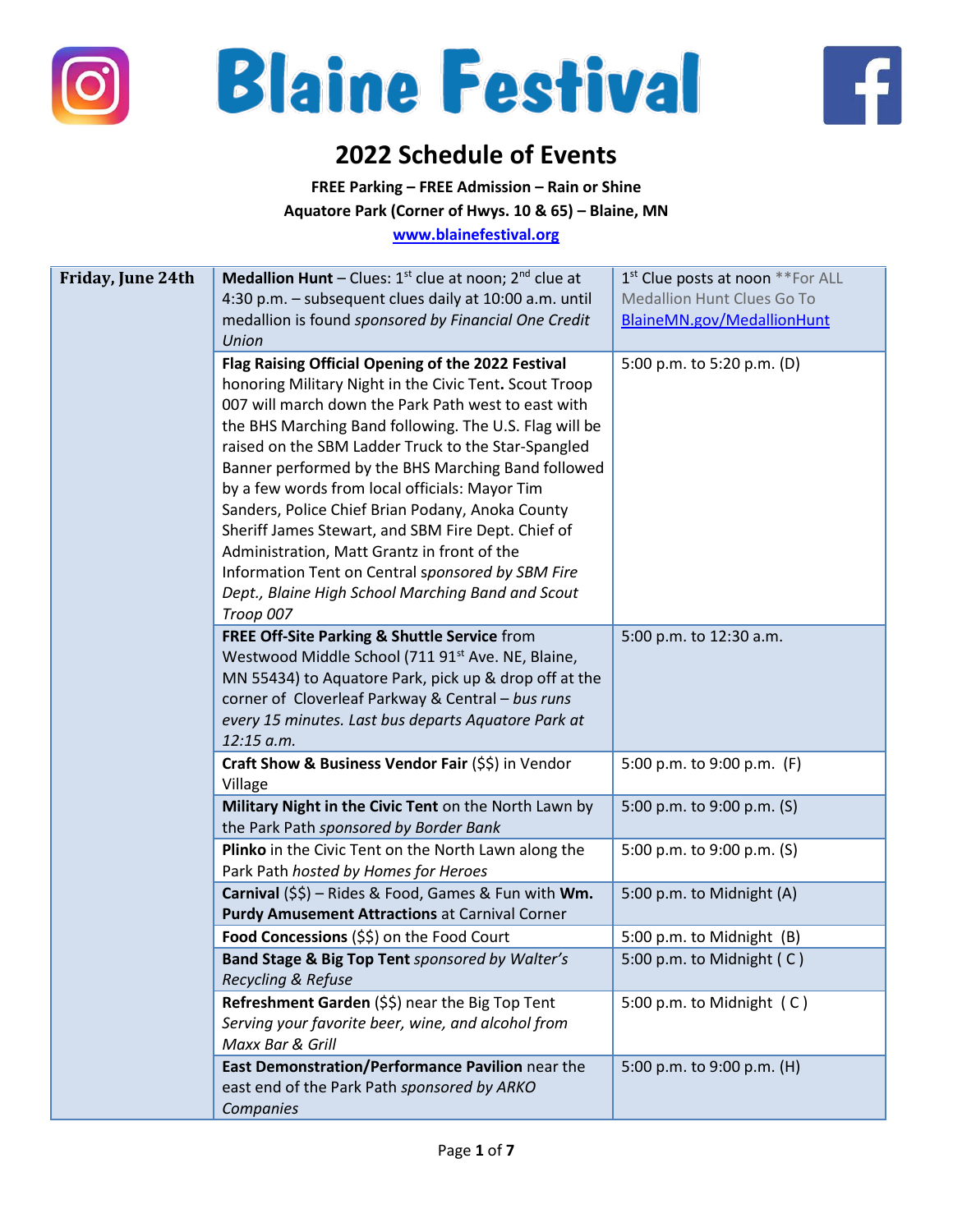|                        | West Demonstration/Performance Pavilion near the<br>west end of the Park Path sponsored by ARKO<br>Companies                                           | 5:00 p.m. to 9:00 p.m. (P)   |
|------------------------|--------------------------------------------------------------------------------------------------------------------------------------------------------|------------------------------|
|                        | Information Tent (& Vendor Check-In) adjacent to the<br>Big Top Tent area on Central                                                                   | 5:00 p.m. to Midnight (E)    |
|                        | First Aid at the Ambulance adjacent to the Information<br>Tent on Central                                                                              | 5:00 p.m. to Midnight (D)    |
|                        | Champions Dream Dunk Tank Fundraiser (\$\$) on the<br>North Lawn sponsored by Minnesota Star Martial Arts,<br>Inc.                                     | 5:00 p.m. to 9:00 p.m. (R)   |
|                        | "NEW" Taekwondo Demonstration under the East<br>Pavilion sponsored by Minnesota Star Martial Arts                                                      | 5:30 p.m. to 6:00 p.m. (H)   |
|                        | "NEW" Oreo Stacking Contest under the Kids Korner<br>Canopy on the South Lawn adjacent to the swings<br>sponsored by Super Target of Blaine            | 5:30 p.m. to 6:30 p.m. (I)   |
|                        | ACHS Jell-O Derby Fundraiser (\$\$) under the West<br>Pavilion sponsored by the Anoka County Historical<br>Society                                     | 6:00 p.m. to 9:00 p.m. (P)   |
|                        | "New" Kids Bingo (free) under the Kids Korner Canopy<br>on the South Lawn adjacent to the swings sponsored<br>by New Horizon Academy & Ztech Precision | 6:30 p.m. to 7:30 p.m. (I)   |
|                        | Demonstration: Blaine K9 Unit on the South Lawn<br>near the West Pavilion sponsored by the Blaine K9 Unit                                              | 6:30 p.m. to 7:00 p.m. (O)   |
|                        | Coconut Kevin's Beach Party (for kids and adults) at<br>the Magician's Stage on the South Lawn sponsored by<br>Lakes Region RVs                        | 7:00 p.m. to 8:00 p.m. (J)   |
|                        | "NEW" Taekwondo Demonstration under the East<br>Pavilion sponsored by Minnesota Star Martial Arts                                                      | 7:30 p.m. to 8:00 p.m. (H)   |
|                        | Street Dance under the Big Top Tent<br><b>The Johnny Holm Band</b>                                                                                     | 8:00 p.m. to Midnight (C)    |
| Saturday,<br>June 25th | Craft Show & Business Vendor Fair (\$\$) in Vendor<br>Village                                                                                          | 10:00 a.m. to 9:00 p.m. (F)  |
|                        | Non-Profit Day in the Civic Tent on the Park Path<br>sponsored by Border Bank                                                                          | 10:00 a.m. to 9:00 p.m. (S)  |
|                        | Plinko in the Civic Tent on the North Lawn along the<br>Park Path hosted by Homes for Heroes                                                           | 10:00 a.m. to 9:00 p.m. (S)  |
|                        | Carnival (\$\$) - Rides & Food, Games & Fun with Wm.<br><b>Purdy Amusement Attractions at Carnival Corner</b>                                          | 10:00 a.m. to Midnight (A)   |
|                        | Food Concessions (\$\$) on the Food Court                                                                                                              | 10:00 a.m. to Midnight (B)   |
|                        | Band Stage & Big Top Tent sponsored by Walter's<br>Recycling & Refuse                                                                                  | 10:00 a.m. to Midnight $(C)$ |
|                        | Refreshment Garden (\$\$) near the Big Top Tent<br>Serving your favorite beer, wine, and alcohol from<br>Maxx Bar & Grill                              | 10:00 a.m. to Midnight $(C)$ |
|                        | East Demonstration/Performance Pavilion near the<br>east end of the Park Path sponsored by ARKO<br>Companies                                           | 10:00 a.m. to 9:00 p.m. (H)  |
|                        | West Demonstration/Performance Pavilion near the<br>west end of the Park Path sponsored by ARKO<br>Companies                                           | 10:00 a.m. to 9:00 p.m. (P)  |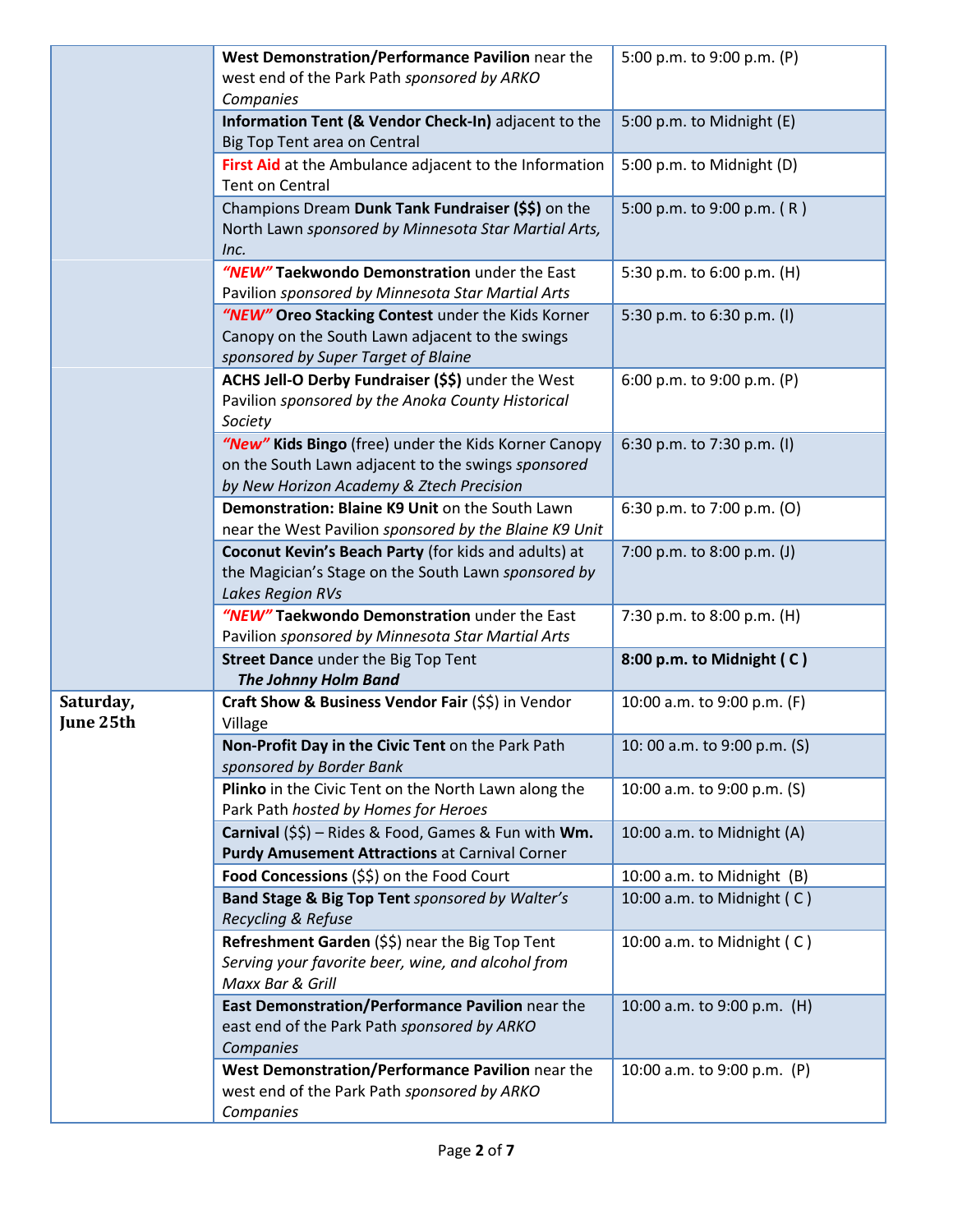| Information Tent (& Vendor Check-In) adjacent to the            | 10:00 a.m. to Midnight (E)           |
|-----------------------------------------------------------------|--------------------------------------|
| Big Top Tent area on Central                                    |                                      |
| First Aid adjacent to the Information Tent on Central           | 10:00 a.m. to Midnight (D)           |
| Champions Dream Dunk Tank Fundraiser (\$\$) located             | 10:00 a.m. to 9:00 p.m. (R)          |
| on the North Lawn sponsored by Minnesota Star                   |                                      |
| Martial Arts, Inc.                                              |                                      |
| Petting Zoo & Pony Rides on the South Lawn                      | 11:00 a.m. to 7:00 p.m. (L)          |
| sponsored by Wings Financial Credit Union                       |                                      |
| "NEW" Traffic Safety - join us at the Traffic Safety            | 11:00 a.m. to 7:00 p.m. (K)          |
| Booth and check out the Crashed Car, Seat Belt                  |                                      |
| Convincer, Drunk Driving Simulator and speak with our           |                                      |
| local officers. Located adjacent to Door 7 of the Mary          |                                      |
| Ann Young Senior Center on the South Parking Lot.               |                                      |
| Sponsored by the Blaine Police Department.                      |                                      |
| Join us to Dribble, Shoot & Learn More About Blaine             | 11:00 a.m. to 5:00 p.m. (M)          |
| Girls Basketball on the Basketball Court south of the           |                                      |
| West Pavilion sponsored by the Blaine Girls High                |                                      |
| <b>School Basketball</b>                                        |                                      |
| "NEW" Free Learn To Curl Session - just check in 10             | 11:00 a.m. to Noon                   |
| minutes before the hour at Four Seasons Curling Club            | (no pre-registration necessary)      |
| (9250 Lincoln Street) at Aquatore Park sponsored by             |                                      |
| Four Seasons Curling Club - clean athletic shoes &              |                                      |
| warm layer required                                             |                                      |
| Parade 117 <sup>th</sup> Avenue & Jefferson Street to Jefferson | Noon to 2:00 p.m.                    |
| <b>Street &amp; Territorial Road</b>                            |                                      |
| Kids Mania: Jump Around Dance Party at the                      | Noon to 2:30 p.m. (J)                |
| Magician's Stage on the South Lawn                              |                                      |
| <b>Street Dance under the Big Top Tent</b>                      | 12:30 p.m. to 2:30 p.m. (C)          |
| Heartless - a Heart Tribune Band                                |                                      |
| "NEW" Free Learn To Curl Session - just check in 10             | 1:00 p.m. to 2:00 p.m.               |
| minutes before the hour at Four Seasons Curling Club            | (no pre-registration necessary)      |
| (9250 Lincoln Street) at Aquatore Park sponsored by             |                                      |
| Four Seasons Curling Club - clean athletic shoes &              |                                      |
| warm layer required                                             |                                      |
| "New" Free Kids Korner Games under the Kids Korner              | 2:00 p.m. to 4:00 p.m. (I)           |
| Canopy on the South Lawn sponsored by CorTrust                  |                                      |
| Bank with volunteers from Super Target of Blaine                |                                      |
| "New" Free Kids Bingo under the Kids Korner Canopy              | 2:00 p.m. to 4:00 p.m. (I)           |
| on the South Lawn sponsored by New Horizon                      |                                      |
| <b>Academy &amp; Ztech Precision</b>                            |                                      |
| Fire Vehicles on site adjacent to the Water Tower on            | 2:30 p.m. to 5:30 p.m. (M)           |
| the South Lawn sponsored by the SBM Fire Dept.                  |                                      |
| Demonstration: Blaine K9 Unit on the South Lawn                 | 2:30 p.m. to 3:00 p.m. (O)           |
| near the West Pavilion sponsored by the Blaine K9 Unit          |                                      |
| Halls of Magic: Kids Mania Magic Show at the                    | 2:30 p.m. to 3:30 p.m. $(J)$         |
| Magician's Stage on the South Lawn                              |                                      |
| Fire-Fighter Challenge for Kids & Adults - try your luck        | 2:30 p.m. to 5:30 p.m. (N)           |
| at the Fire-fighter's Challenge on the South Lawn               |                                      |
| sponsored by the SBM Fire Dept.                                 |                                      |
| "NEW" Frozen T-Shirt Contest - grab a partner and               | 2:30 p.m. to 3:00 p.m. (C)           |
| give it a try! Located under the Big Top Tent between           | Pre-register at the Information Tent |
|                                                                 |                                      |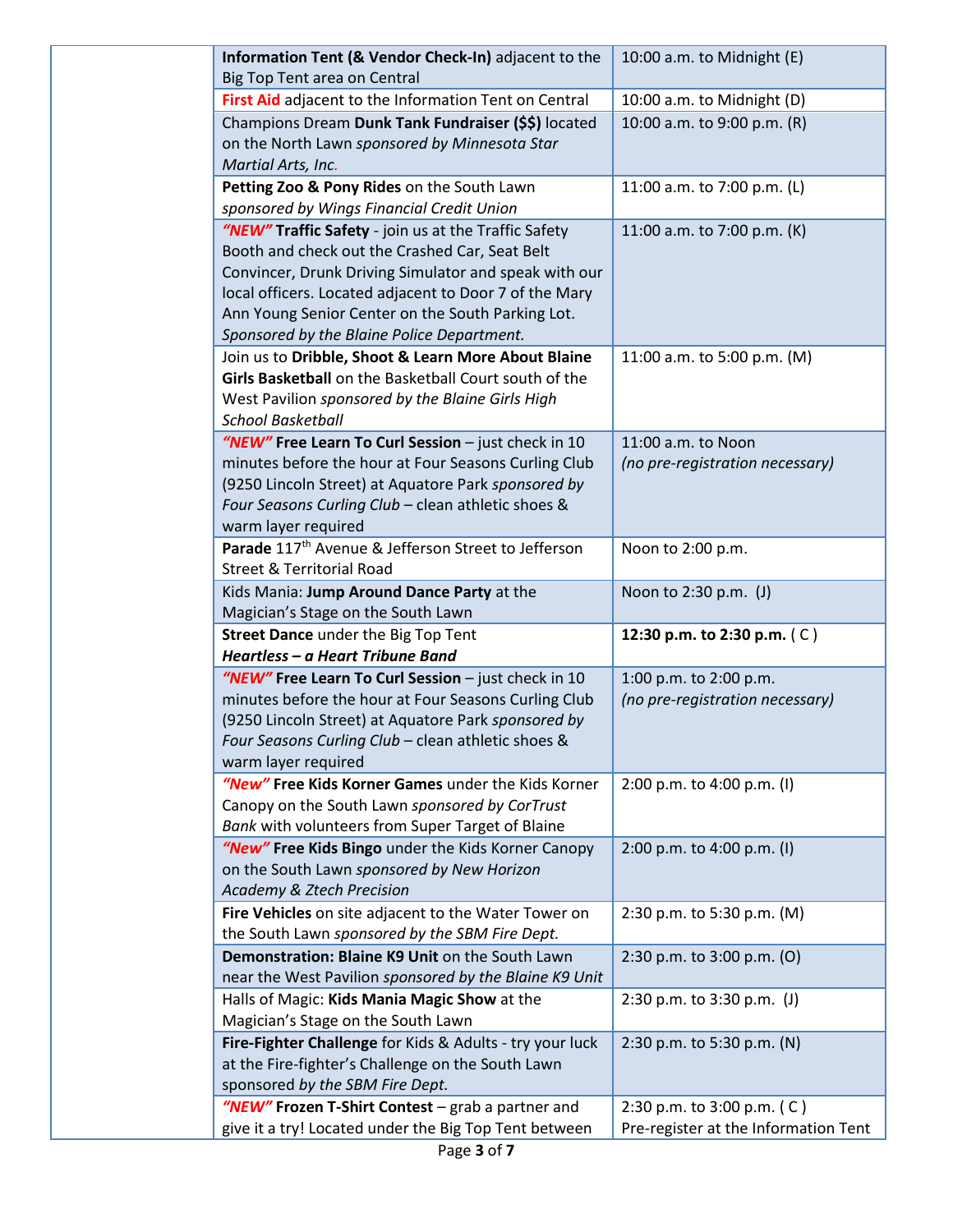|                   | bands sponsored by Blainbrook Bowl & Maxx Bar &                                   |                                      |
|-------------------|-----------------------------------------------------------------------------------|--------------------------------------|
|                   | Grill (must be 21 or older to participate)                                        |                                      |
|                   | Interactive Performance: Line Dance MN under the                                  | 3:00 p.m. to 3:30 p.m. (H)           |
|                   | East Pavilion - learn a few line dance steps with the                             |                                      |
|                   | <b>Back Road Kickers</b>                                                          |                                      |
|                   | "NEW" Free Learn To Curl Session - just check in 10                               | 3:00 p.m. to 4:00 p.m.               |
|                   | minutes before the hour at Four Seasons Curling Club                              | (no pre-registration necessary)      |
|                   | (9250 Lincoln Street) at Aquatore Park sponsored by                               |                                      |
|                   | Four Seasons Curling Club - clean athletic shoes &                                |                                      |
|                   | warm layer required                                                               |                                      |
|                   | Street Dance under the Big Top Tent                                               | 3:00 p.m. to 5:00 p.m. (C)           |
|                   | Crown Jewels - A Queen Tribute Band                                               |                                      |
|                   | Kids Mania: Jump Around Dance Party at the                                        | 3:30 p.m. to 4:00 p.m. (J)           |
|                   | Magician's Stage on the South Lawn                                                |                                      |
|                   | Interactive Performance: Square Dancing with The                                  | 4:00 p.m. to 4:30 p.m. (H)           |
|                   | Hotfoot Stompers - learn a few square dance steps                                 |                                      |
|                   | under the East Pavilion                                                           |                                      |
|                   | Halls of Magic: Extreme Magic at the Magician's Stage                             | 4:30 p.m. to 5:00 p.m. (J)           |
|                   | on the South Lawn                                                                 |                                      |
|                   | "NEW" Free Learn To Curl Session - just check in 10                               | 5:00 p.m. to 6:00 p.m.               |
|                   | minutes before the hour at Four Seasons Curling Club                              | (no pre-registration necessary)      |
|                   | (9250 Lincoln Street) at Aquatore Park sponsored by                               |                                      |
|                   | Four Seasons Curling Club - clean athletic shoes &                                |                                      |
|                   | warm layer required                                                               |                                      |
|                   | Interactive Performance: Line Dance MN under the                                  | 5:00 p.m. to 5:30 p.m. (H)           |
|                   | East Pavilion - learn a few line dance steps with the<br><b>Back Road Kickers</b> |                                      |
|                   | "NEW" Frozen T-Shirt Contest - grab a partner and                                 | 5:00 p.m. to 5:30 p.m. (C)           |
|                   | give it a try! Located under the Big Top Tent between                             | Pre-register at the Information Tent |
|                   | bands sponsored by Blainbrook Bowl & Maxx Bar &                                   |                                      |
|                   | Grill (must be 21 or older to participate)                                        |                                      |
|                   | FREE Off-Site Parking & Shuttle Service from                                      | 5:00 p.m. to 12:30 a.m.              |
|                   | Westwood Middle School (711 91st Ave. NE, Blaine,                                 |                                      |
|                   | MN 55434) to Aquatore Park, pick up & drop off at the                             |                                      |
|                   | corner of Cloverleaf Parkway & Central - bus runs                                 |                                      |
|                   | every 15 minutes. Last bus departs Aquatore Park at                               |                                      |
|                   | 12:15 a.m.                                                                        |                                      |
|                   | Kids Mania: Jump Around Dance Party at the                                        | 5:30 p.m. to 6:30 p.m. (J)           |
|                   | Magician's Stage on the South Lawn                                                |                                      |
|                   | Street Dance under the Big Top Tent                                               | 5:30 p.m. to 7:30 p.m. (C)           |
|                   | <b>Southern Express</b>                                                           |                                      |
|                   | Halls of Magic: Magic Maniac at the Magician's Stage                              | 6:30 p.m. to 7:30 p.m. (J)           |
|                   | on the South Lawn                                                                 |                                      |
|                   | "NEW" Frozen T-Shirt Contest - grab a partner and                                 | 7:30 p.m. to 8:00 p.m. (C)           |
|                   | give it a try! Located under the Big Top Tent between                             | Pre-register at the Information Tent |
|                   | bands sponsored by Blainbrook Bowl & Maxx Bar &                                   |                                      |
|                   | Grill (must be 21 or older to participate)                                        |                                      |
|                   | Street Dance under the Big Top Tent                                               | 8:00 p.m. to Midnight (C)            |
|                   | <b>Good For Gary</b>                                                              |                                      |
| Sunday, June 26th | **NEW LOCATION** Car Show benefiting Invisible                                    | 10:00 a.m. to 3:00 p.m.              |
|                   | Wounds Project sponsored by Moe's at the Ice House                                | (\$10 per vehicle entry fee)         |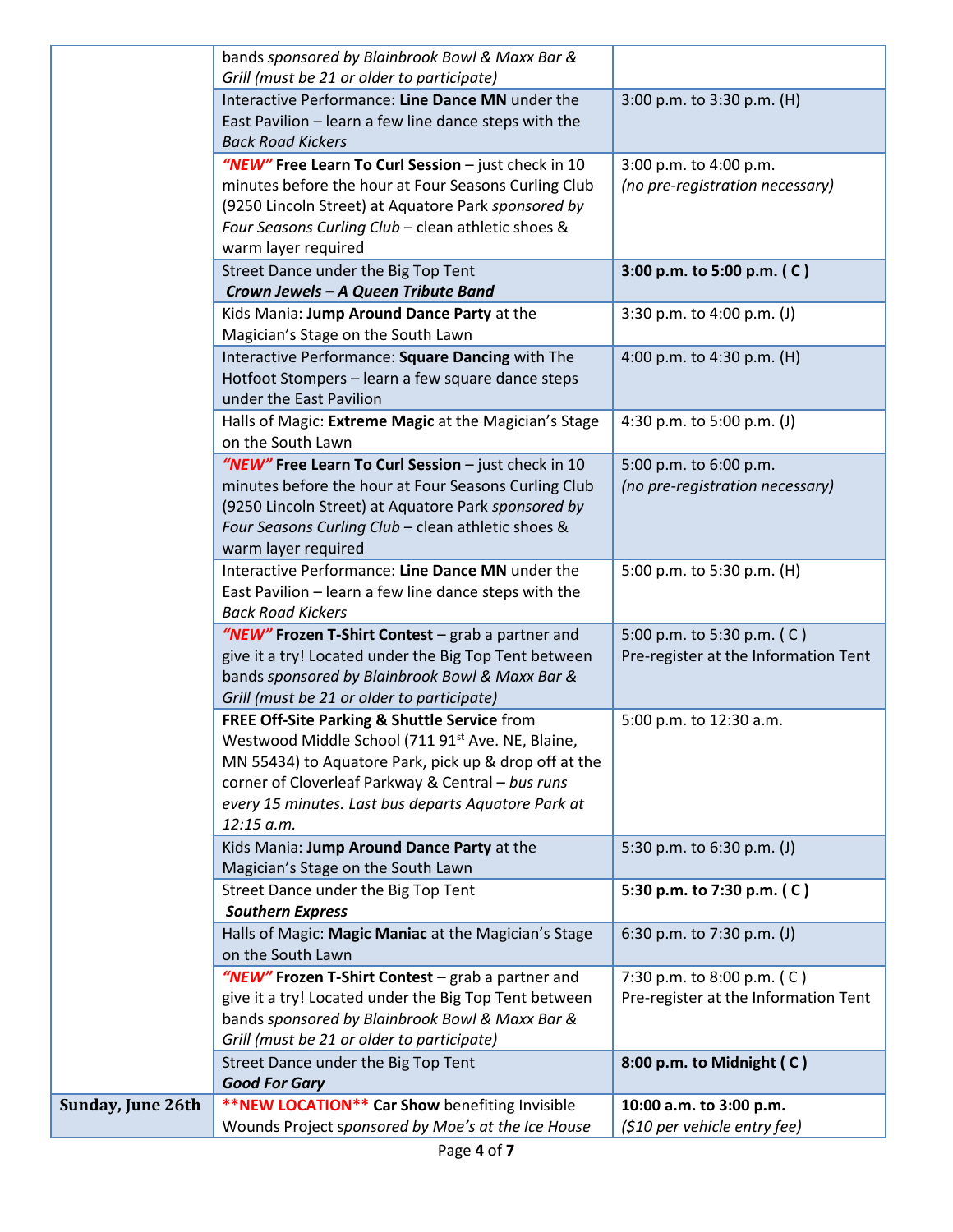| & Fogerty Ice Arena at Four Seasons Curling Rink                                                                                                                                                                                                |                                                                                 |
|-------------------------------------------------------------------------------------------------------------------------------------------------------------------------------------------------------------------------------------------------|---------------------------------------------------------------------------------|
| <b>Parking Lot</b>                                                                                                                                                                                                                              |                                                                                 |
| Craft Show & Business Vendor Fair (\$\$) in Vendor<br>Village near the Senior Center                                                                                                                                                            | 10:00 a.m. to 6:00 p.m. (F)                                                     |
| Manufacturing, Trades & Education Day in the Civic<br>Tent on the North Lawn along the Park Path sponsored<br>by Border Bank                                                                                                                    | 10:00 a.m. to 6:00 p.m. (S)                                                     |
| Plinko in the Civic Tent on the North Lawn along the<br>Park Path hosted by Homes for Heroes                                                                                                                                                    | 10:00 a.m. to 6:00 p.m. (S)                                                     |
| Carnival (\$\$) - Rides & Food, Games & Fun with Wm.<br><b>Purdy Amusement Attractions at Carnival Corner</b>                                                                                                                                   | 10:00 a.m. to 6:00 p.m. (A)                                                     |
| Food Concessions (\$\$) on the Food Court                                                                                                                                                                                                       | 10:00 a.m. to 6:00 p.m. (B)                                                     |
| Band Stage & Big Top Tent sponsored by Walter's<br>Recycling & Refuse                                                                                                                                                                           | 10:00 a.m. to 6:00 p.m. (C)                                                     |
| Refreshment Garden (\$\$) near the Big Top Tent<br>Serving your favorite beer, wine, and alcohol from<br>Maxx Bar & Grill                                                                                                                       | 10:00 a.m. to 6:00 p.m. (C)                                                     |
| East Demonstration/Performance Pavilion near the<br>east end of the Park Path sponsored by ARKO<br>Companies                                                                                                                                    | 10:00 a.m. to 6:00 p.m. (H)                                                     |
| West Demonstration/Performance Pavilion near the<br>west end of the Park Path sponsored by ARKO<br>Companies                                                                                                                                    | 10:00 a.m. to 6:00 p.m. (P)                                                     |
| Information Tent (& Vendor Check-In) adjacent to the<br>Big Top Tent area on Central                                                                                                                                                            | 10:00 a.m. to 6:00 p.m. (E)                                                     |
| First Aid adjacent to the Information Tent on Central                                                                                                                                                                                           | 10:00 a.m. to 6:00 p.m. (D)                                                     |
| Champions Dream Dunk Tank Fundraiser (\$\$) on the<br>North Lawn sponsored by Minnesota Star Martial Arts,<br>Inc.                                                                                                                              | 10:00 a.m. to 6:00 p.m. (R)                                                     |
| Street Dance under the Big Top Tent<br><b>The Dirty Shorts Brass Band</b>                                                                                                                                                                       | 10:00 a.m. to Noon (C)                                                          |
| The RAD Zoo (reptile & amphibian discovery) under<br>the Kids Canopy on the South Lawn near the swings                                                                                                                                          | 10:00 a.m. to 2:00 p.m. (I)                                                     |
| Not So Ugly Dog Contest under the West Pavilion<br>sponsored by Advanced Veterinary Care                                                                                                                                                        | 10:00 a.m. to Noon (P)<br>--Registration at 9:30 a.m. or<br>pre-register online |
| Kids Mania: Jump Around Dance Party at the<br>Magician's Stage on the South Lawn                                                                                                                                                                | 11:00 a.m. to Noon (J)                                                          |
| "NEW" Free Learn To Curl Session - just check in 10<br>minutes before the hour at Four Seasons Curling Club<br>(9250 Lincoln Street) at Aquatore Park sponsored by<br>Four Seasons Curling Club - clean athletic shoes &<br>warm layer required | 11:00 a.m. to Noon<br>(no pre-registration necessary)                           |
| "NEW" Connexus Safety Demonstration Trailer with<br>live demonstrations on the potential dangers of<br>electricity. Located on Central near the East Pavilion -<br>sponsored by Connexus Energy                                                 | 11:00 a.m. to 2:00 p.m. (H/E)                                                   |
| Petting Zoo & Pony Rides on the South Lawn<br>sponsored by Wings Financial Credit Union                                                                                                                                                         | 11:00 a.m. to 4:00 p.m. (L)                                                     |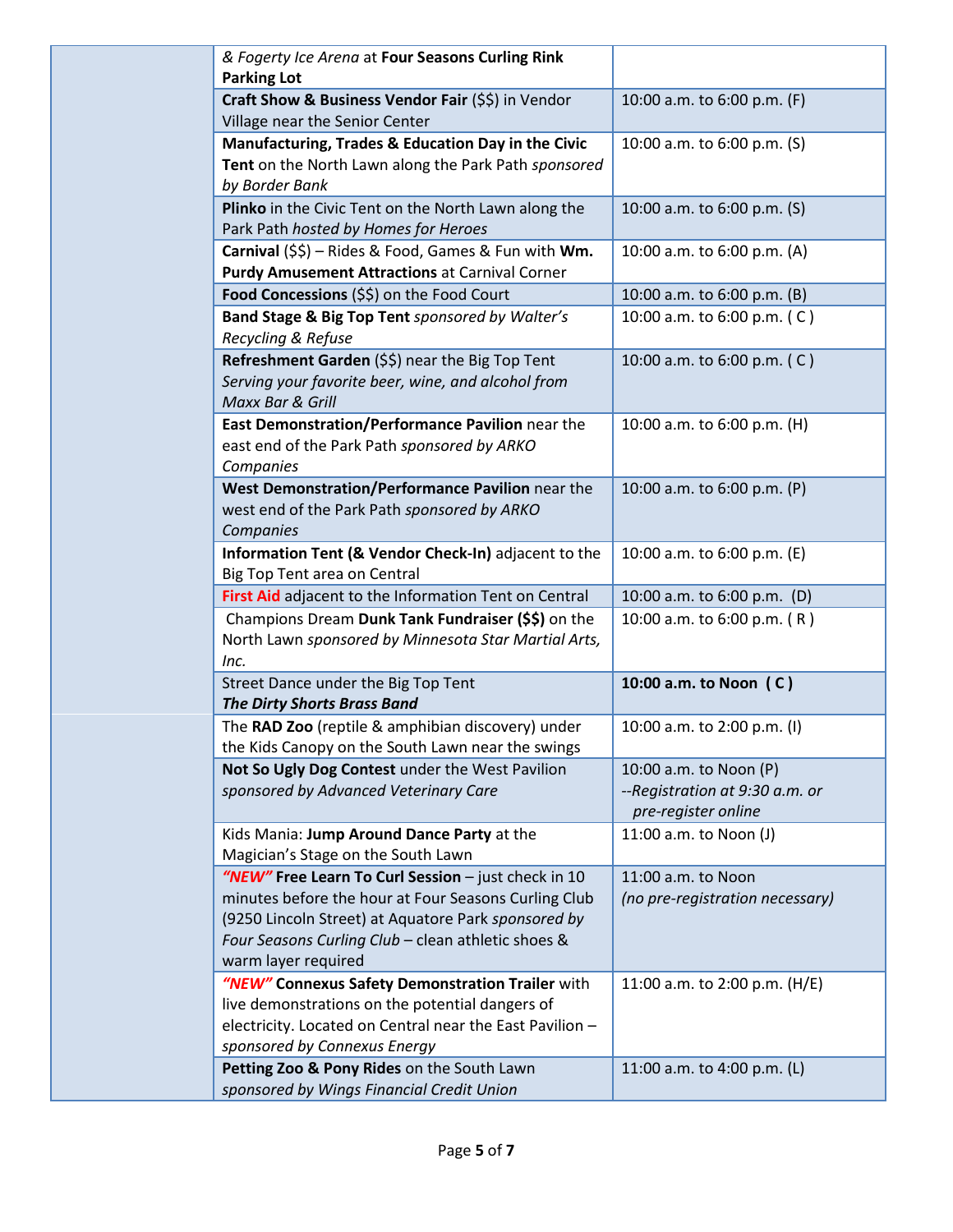| "NEW" Bag Tournament - near the Big Top Tent &                                                                                                                                                                                                                                                                                                                                                                                                                                                                                                                                                                                                                                                            | 11:30 a.m. to 3:30 p.m. (C)                               |
|-----------------------------------------------------------------------------------------------------------------------------------------------------------------------------------------------------------------------------------------------------------------------------------------------------------------------------------------------------------------------------------------------------------------------------------------------------------------------------------------------------------------------------------------------------------------------------------------------------------------------------------------------------------------------------------------------------------|-----------------------------------------------------------|
| Food Court sponsored by Falcon National Bank                                                                                                                                                                                                                                                                                                                                                                                                                                                                                                                                                                                                                                                              | --Pre-Registration Required --                            |
| Demonstration: The RAD Zoo under the Kids Korner<br>Canopy                                                                                                                                                                                                                                                                                                                                                                                                                                                                                                                                                                                                                                                | 11:30 a.m. to Noon (I)                                    |
| Kid Power Pedal Tractor Pull located under the West                                                                                                                                                                                                                                                                                                                                                                                                                                                                                                                                                                                                                                                       | Noon to 2:00 p.m. (P)                                     |
| Pavilion sponsored by PTL Tire                                                                                                                                                                                                                                                                                                                                                                                                                                                                                                                                                                                                                                                                            | --Registration starts at 11:30 a.m.--                     |
| Halls of Magic: Kids Mania Magic Show at the<br>Magician's Stage on the South Lawn                                                                                                                                                                                                                                                                                                                                                                                                                                                                                                                                                                                                                        | Noon to 1:00 p.m. (J)                                     |
| "NEW" Frozen T-Shirt Contest - grab a partner and<br>give it a try! Located under the Big Top Tent between<br>bands sponsored by Blainbrook Bowl & Maxx Bar &<br>Grill (must be 21 or older to participate)                                                                                                                                                                                                                                                                                                                                                                                                                                                                                               | Noon to 1:00 p.m. (C)                                     |
| Street Dance under the Big Top Tent<br><b>The Covers</b>                                                                                                                                                                                                                                                                                                                                                                                                                                                                                                                                                                                                                                                  | 1:00 p.m. to 5:00 p.m. (C)                                |
| Kids Mania: Jump Around Dance Party at the<br>Magician's Stage on the South Lawn                                                                                                                                                                                                                                                                                                                                                                                                                                                                                                                                                                                                                          | 1:00 p.m. to 1:30 p.m. (J)                                |
| "NEW" Free Learn To Curl Session - just check in 10<br>minutes before the hour at Four Seasons Curling Club<br>(9250 Lincoln Street) at Aquatore Park sponsored by                                                                                                                                                                                                                                                                                                                                                                                                                                                                                                                                        | 1:00 p.m. to 2:00 p.m.<br>(no pre-registration necessary) |
| Four Seasons Curling Club - clean athletic shoes &<br>warm layer required                                                                                                                                                                                                                                                                                                                                                                                                                                                                                                                                                                                                                                 |                                                           |
| Demonstration: Freestyle Soccer - soccer tricks and<br>tips under the East Pavilion by Jogabonito                                                                                                                                                                                                                                                                                                                                                                                                                                                                                                                                                                                                         | 1:30 p.m. to 2:00 p.m. (H)                                |
| "NEW" Minnow Races on the South Lawn (5 race<br>flights) - Thank you to construction sponsor:<br>Associated Exteriors and Vados Bait & Tackle for<br>donating the minnows. Races sponsored by<br>Associated Exteriors; AngCo; Anytime Fitness, Ham<br>Lake; BMO Harris Bank, Blaine; Chiroway of Blaine;<br>Supply Solutions; e-Merge Online Marketing; Garage<br>Doors Plus; Oxygen Consulting; Joel Smith Heating &<br>Air; PC Bits; Sandy's Auto; MetroNorth Chamber; Signs<br>Now, Blaine; Terry Overacker Plumbing; Mickman<br>Brothers Garden Center; Maxx Bar & Grill; Smithe<br>Promotional Group; Vados Bait & Tackle; Wrap 1 Signs<br>& Graphics; and Nancy Jorgensen Coldwell Banker<br>Realty | 2:00 p.m. to 3:00 p.m. (N)                                |
| Halls of Magic: Extreme Magic at the Magician's Stage<br>on the South Lawn                                                                                                                                                                                                                                                                                                                                                                                                                                                                                                                                                                                                                                | 3:00 p.m. to 4:00 p.m. (J)                                |
| "NEW" Free Learn To Curl Session - just check in 10<br>minutes before the hour at Four Seasons Curling Club<br>(9250 Lincoln Street) at Aquatore Park sponsored by<br>Four Seasons Curling Club - clean athletic shoes &<br>warm layer required                                                                                                                                                                                                                                                                                                                                                                                                                                                           | 3:00 p.m. to 4:00 p.m.<br>(no pre-registration necessary) |
| Performance: River City Dancing under the East<br>Pavilion by the River City Cloggers sponsored by<br>Northeast Bank                                                                                                                                                                                                                                                                                                                                                                                                                                                                                                                                                                                      | 3:30 p.m. to 4:00 p.m. (H)                                |
| Kids Mania: Jump Around Dance Party at the<br>Magician's Stage on the South Lawn                                                                                                                                                                                                                                                                                                                                                                                                                                                                                                                                                                                                                          | 4:00 p.m. to 4:30 p.m. (J)                                |